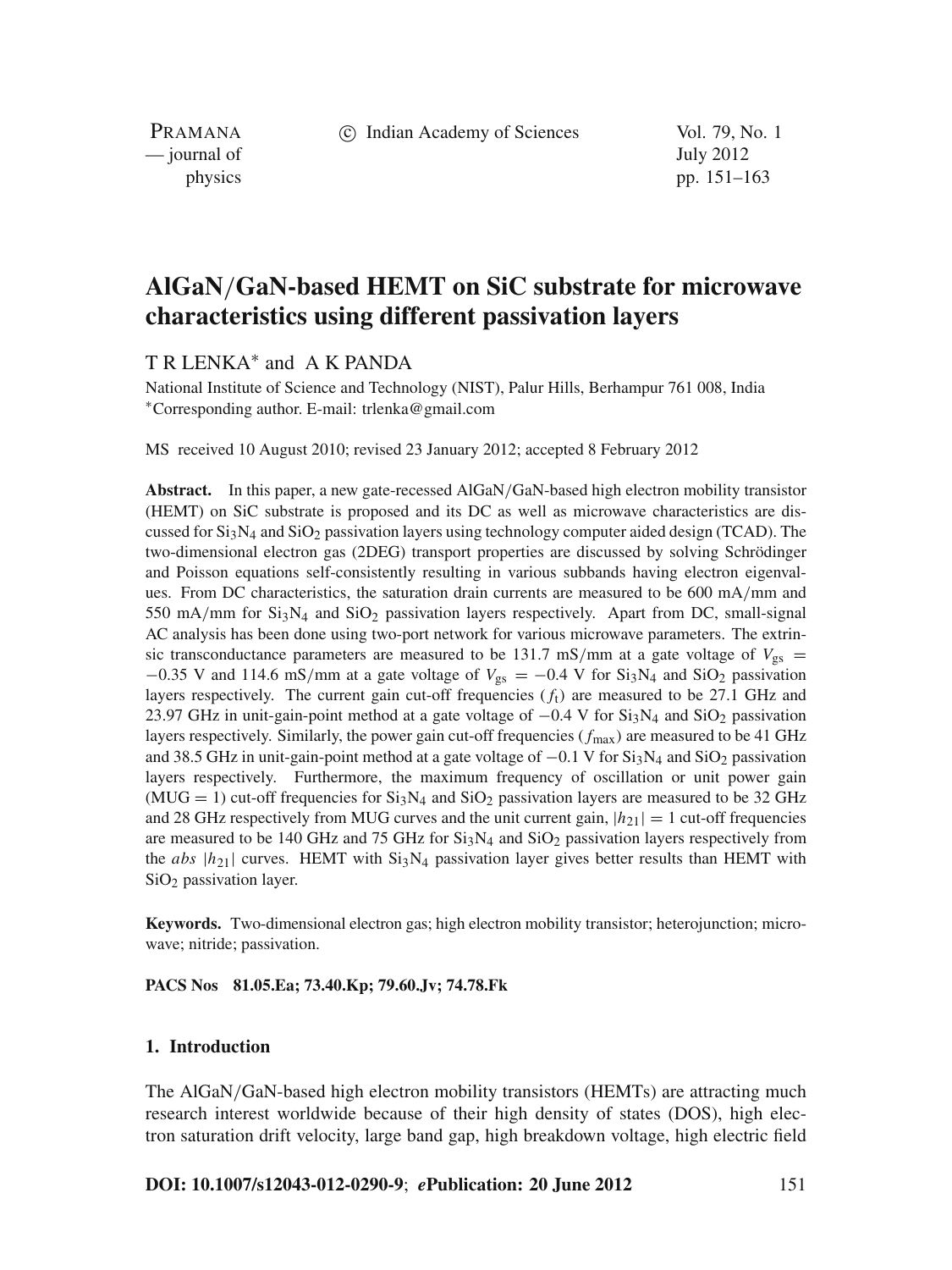#### *T R Lenka and A K Panda*

strength and good thermal stability [1–8]. Apart from this, AlGaN/GaN heterojunction has large conduction band discontinuity and strong inherent spontaneous and piezoelectric polarization effects resulting in a high concentration of two-dimensional electron gas (2DEG) or quantum well (QW) at the heterointerface [3,4]. Consequently, with the excellent epitaxial material properties and improved process techniques, GaN-based devices can demonstrate power density 5–10 times larger than that of the GaAs-based devices [4,5]. The AlGaN/GaN high electron mobility transistors (HEMT) display large potential in high-frequency, high-temperature and large-power fields [6,7]. Furthermore, SiC as a substrate provides an excellent thermal conductivity of 120 W/m-K [8,9]. This is beneficial for effective heat removal in high power applications. The power performance of AlGaN/GaN HEMT grown on SiC substrates is 9.1 W/mm at 8.2 GHz with the total power extracted from a single device of 9.8 W at this frequency [10]. A power added efficiency of 77% (1.7 W/mm) at 4 GHz was reported for a 0.5 mm periphery HEMT grown on a sapphire substrate [10].

The current collapse in AlGaN/GaN HEMTs is due to the presence of slow-acting trapping states between the gate and the drain of the device. These trapping states are assumed to be associated with surface states created by dangling bonds, threading dislocations accessible at the surface and ions absorbed from the ambient environment [10,11]. These states trap electrons injected by the gate and create a layer of charge at or near the surface that depletes the channel in the high field region between the gate and the drain. Due to the small time constant of the trapping states, it is not possible for the electrons to modulate the channel charge during large signal RF operation, which results in reduced RF current swing and output power.

However, this degradation can be reduced significantly, if the HEMT surface is passivated with suitable dielectric materials. Surface passivation of undoped AlGaN/GaN HEMTs eliminates the surface effects which are responsible for limiting both the RF current and breakdown voltages of the devices [11]. In this work, we have considered  $Si<sub>3</sub>N<sub>4</sub>$  and  $Si<sub>2</sub>$  dielectrics as passivation layers. The thermal conductivity of  $Si<sub>3</sub>N<sub>4</sub>$  $(0.37 \text{ W/cm K})$  is approximately the same as that of sapphire  $(0.42 \text{ W/cm K})$  and it does not change the thermal resistance of the device whereas the thermal conductivity of  $SiO<sub>2</sub>$ 

| Properties                                        | SiO <sub>2</sub>    | $Si_3N_4$          |
|---------------------------------------------------|---------------------|--------------------|
| <b>Structure</b>                                  | Amorphous           | Amorphous          |
| Melting point $(^{\circ}C)$                       | $\sim 1600$         | 1900               |
| Density $(g/cm^3)$                                | 2.2                 | 3.1                |
| Refractive index                                  | 1.46                | 2.05               |
| Dielectric constant                               | 3.9                 | 7.5                |
| Dielectric strength $(V/cm)$                      | 10 <sup>7</sup>     | 10 <sup>7</sup>    |
| Infrared absorption band $(\mu m)$                | 9.3                 | $11.5 - 12.0$      |
| Energy gap at $300 \text{ K}$ (eV)                | 9                   | $\sim$ 5.0         |
| Thermal conductivity $(W/cm K)$                   | 0.014               | 0.37               |
| DC resistivity at $25^{\circ}$ C ( $\Omega$ -cm)  | $10^{14} - 10^{16}$ | $\sim 10^{14}$     |
| DC resistivity at $500^{\circ}$ C ( $\Omega$ -cm) |                     | $2 \times 10^{13}$ |
| Etch rate in buffered HF $(\rm \AA/min)$          | 1000                | $5 - 10$           |

**Table 1.** Properties of silicon dioxide (SiO<sub>2</sub>) and silicon nitride (Si<sub>3</sub>N<sub>4</sub>) at 300 K.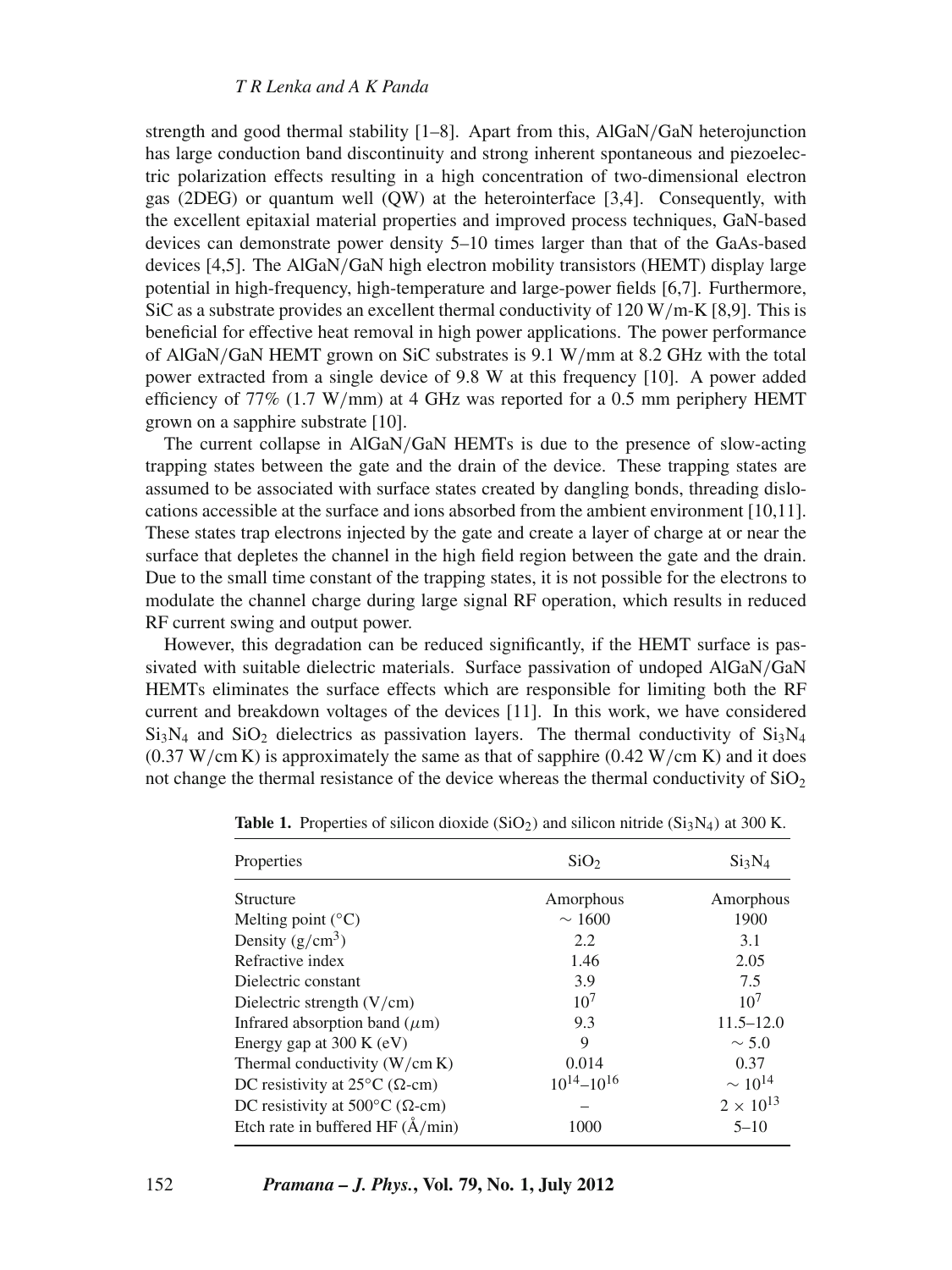

**Figure 1.** Simplified structure of the proposed AlGaN/GaN-based HEMT on SiC substrate.

is 0.01 W/cm K [12]. From the material properties presented in table 1, it seems that  $Si<sub>3</sub>N<sub>4</sub>$  can act as a better passivation layer. However, a detailed study is necessary for the evaluation of its performance.

Further, RF power recovery after passivation using  $Si<sub>3</sub>N<sub>4</sub>$  shows an average increase of the maximum power by a factor of 3 [12,13]. According to the trap theory, this improvement is mainly due to the reduction of electrically active surface traps. However, due to the spontaneous polarization on the 2DEG carrier concentration, the mechanical strain of the passivation layer might influence device performance [13]. This type of preliminary study is seen in  $[1-13]$ . Keeping all these in mind, the authors characterize the AlGaN/GaN-based HEMT on SiC semi-insulating substrate by deploying two different passivation layers such as  $Si<sub>3</sub>N<sub>4</sub>$  and  $Si<sub>2</sub>$  over the stacked layers of the device for its performance evaluation. The schematic diagram of this proposed device structure is shown in figure 1.

The design of the proposed gate-recessed HEMT structure, its physics and the simulation model are discussed in §2. The 2DEG transport properties which include the subband calculation by self-consistent solution of Poisson and Schrödinger equations by effective mass approximation (EMA) and 2DEG density of the proposed heterostructure are discussed in §3. The results and discussion include DC and microwave characteristics such as transconductance  $(g_m)$ , cut-off frequency  $(f_t)$ , maximum frequency of oscillation ( *f*max), maximum available/stable gain (MAG/MSG), Rollett stability factor (*K*) and Masons unilateral gain (MUG) in §4. Conclusion is drawn in §5.

#### **2. HEMT structure and its simulation model**

The proposed gate-recessed AlGaN/GaN HEMT, which consists of several stacked layers, is generally grown by molecular beam epitaxy (MBE) or metal-organic chemical vapour deposition (MOCVD) technique [8–13] as shown in figure 1. The proposed structure consists of a SiC semi-insulating substrate of 0.8  $\mu$ m thickness. An undoped GaN channel layer of 10 nm thickness is grown over the SiC substrate followed by delta doping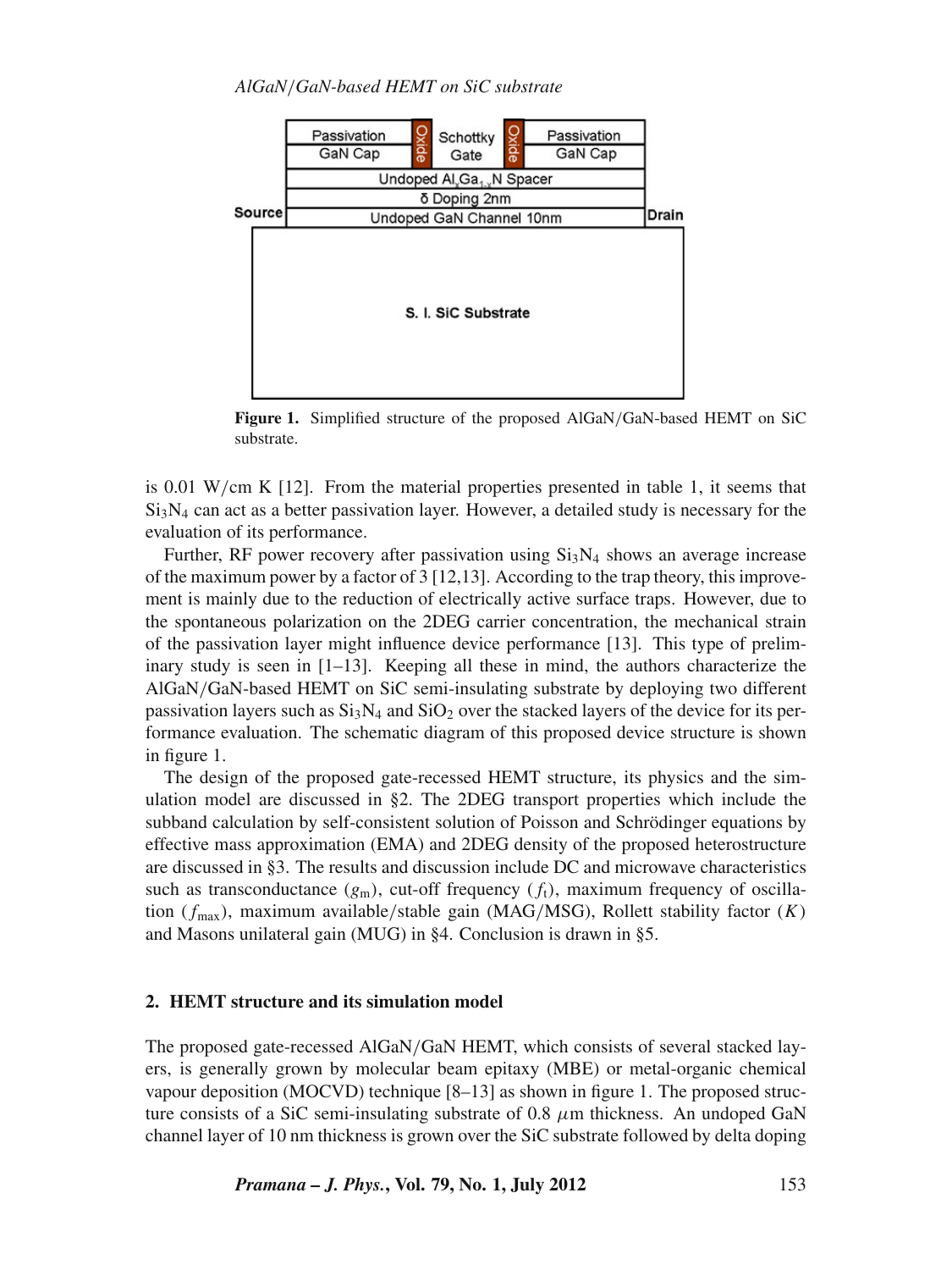

**Figure 2.** Simulated structure of the proposed AlGaN/GaN-based HEMT on SiC substrate.

and growth of undoped  $Al_{0.3}Ga_{0.7}N$  spacer layer of 0.0345  $\mu$ m thickness. Further delta doping is done by introducing a sheet charge of  $5.4 \times 10^{12}$  cm<sup>-2</sup> at a depth of 0.031 µm of the  $Al_{0.3}Ga_{0.7}N$  layer. Moreover, doped GaN layer of 0.03  $\mu$ m thickness is deployed for the cap layer of the device [7,14]. To reduce the RF-power level degradation, insulated

| Parameter                         | Value                                 |
|-----------------------------------|---------------------------------------|
| Height of SiC substrate           | $0.8 \mu m$                           |
| Height of GaN channel             | $10 \text{ nm}$                       |
| Height of $Al_xGa_{1-x}N$ spacer  | $0.0345 \mu m$                        |
| Delta doping thickness            | $2 \text{ nm}$                        |
| Height of GaN cap layer           | $0.03 \mu m$                          |
| Gate length $(L_{\varrho})$       | $0.25 \mu m$                          |
| Contact length $(L_c)$            | $0.05 \mu m$                          |
| Gate recess                       | $0.015 \mu m$                         |
| Width of the oxide spacer         | $0.04 \mu m$                          |
| Width of the trap                 | $0.03 \mu m$                          |
| Height of the top passivation     | $0.05 \mu m$                          |
| Sheet charge density              | $5.4 \times 10^{12}$ cm <sup>-2</sup> |
| x mole fraction $(Al_xGa_{1-x}N)$ | 0.3                                   |

**Table 2.** The structural parameters of the proposed  $AI_xGa_{1-x}N/GaN$ -based HEMT on SiC substrate.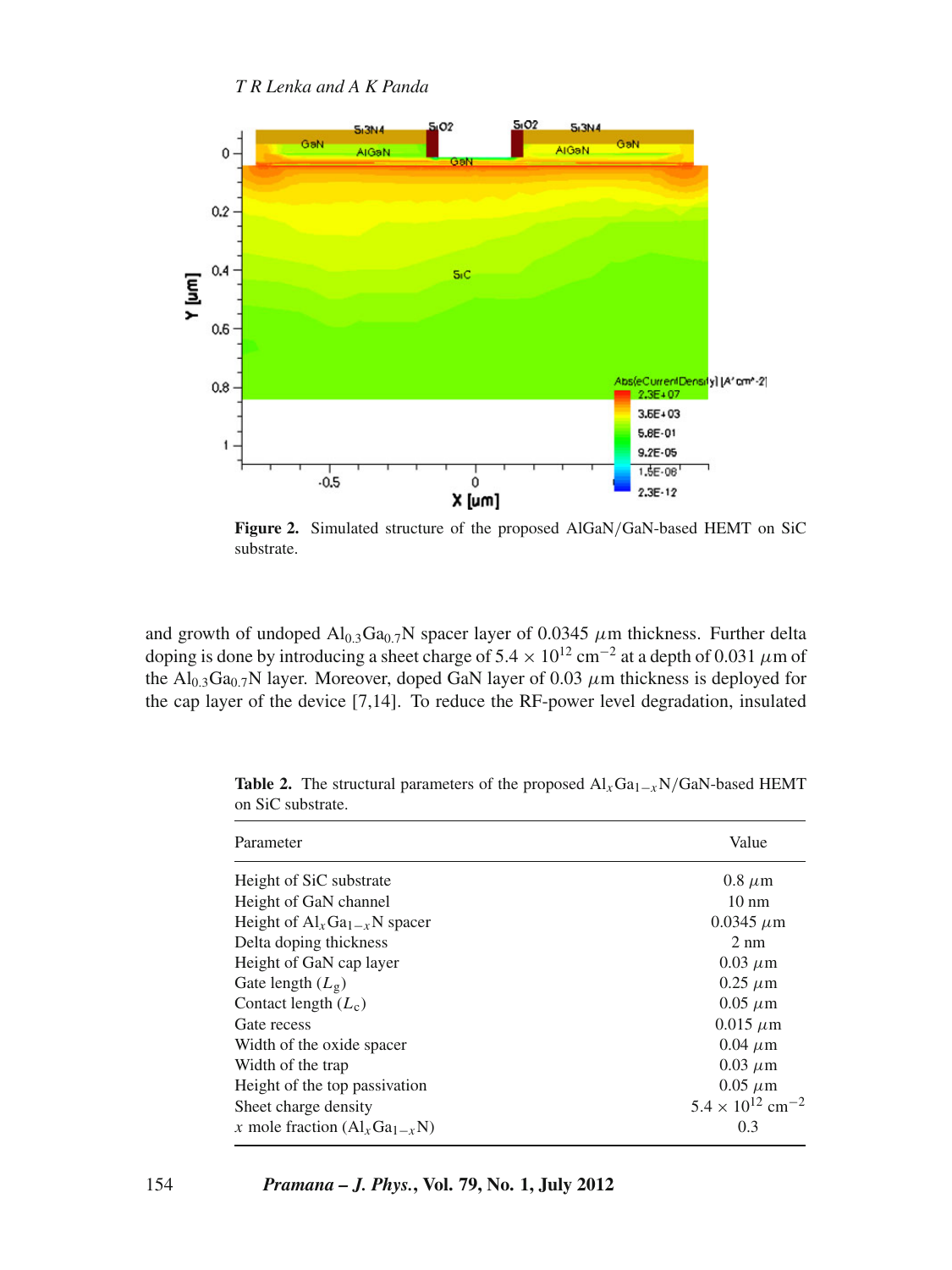$Si<sub>3</sub>N<sub>4</sub>$  and  $SiO<sub>2</sub>$  passivation layers of 0.05  $\mu$ m thickness are deployed. The deposition of the passivation layer is generally done before the Schottky gate contact [14] and the simulated structure of the proposed gate-recessed HEMT is shown in figure 2. The structural parameters of the device are mentioned in table 2.

Better coverage of the passivation layer gives less dispersion, high gain and high breakdown voltage in submicron devices and improves its performance [15]. We have considered the gate length  $(L<sub>g</sub>)$  of the device as 0.25  $\mu$ m. The source and drain contact lengths are 0.05  $\mu$ m each [14,15]. In this model, the gate is recessed to a depth of 0.015  $\mu$ m and the barrier height of the Schottky-gate is 0.9 eV. The oxide spacer of 0.04  $\mu$ m thickness is used as stress reliever which acts as sidewalls of the Schottky-gate contact. Further hydrodynamic transport model is considered for the simulation by incorporating various mobility models such as doping dependence and carrier temperature-driven high field saturation model. Various recombination models such as Auger, Shockley–Read–Hall (SRH) and radiative recombination process are considered in the simulation model [14–17].

#### **3. 2DEG Transport properties**

 $\text{Al}_{0.3}\text{Ga}_{0.7}\text{N}$  is a wide band-gap semiconductor of energy gap,  $E_{\text{g}} = 4.24 \text{ eV}$  and GaN has a comparatively lesser band gap than AlGaN having energy gap,  $E_g = 3.4$  eV. The growth of a wide band-gap material over a narrow band-gap material creates a two-dimensional electron gas (2DEG) at the heterointerface, so that confinement of electrons in the quantum well is possible, which leads to higher electron mobility resulting in a high speed device [4–7]. Better modulation of the 2DEG density results in high current gain cutoff frequency  $(f_t)$ . Here effective mass approximation is used to calculate the subband structure in the 2DEG, formed at the  $Al<sub>0.3</sub>Ga<sub>0.7</sub>N/GaN$  heterointerface [7,14]. In this heterostructure, Schrödinger wave equation and Poisson equation are self-consistently solved incorporating both heavy holes and light holes in the simulation model which results in various subbands having electron eigenenergy *Ei* and eigenvalues λ. The flow diagram of solving Poisson and Schrödinger equations self-consistently is shown in figure 3. The solution indicates that  $\psi_i(x)$  might have infinite dependent solutions. However, we have considered nine subbands and the corresponding electron eigenvalues are given in table 3. The one-dimensional electron concentration  $n(x)$  is related by the wave function and number of electrons per unit area for each energy state and is given by [16,17]:

$$
n(x) = \sum_{i} N_i |\psi_i(x)|^2,
$$
 (1)

where  $N_i$  is the number of electrons per unit area for each energy state  $E_i$  and wave function  $\psi_i$  of the *i*th state and the presentation of energy states are shown in figure 4. However, the 2DEG density,  $n_s$ , of the AlGaN/GaN HEMT is derived as [17]

$$
n_s = \frac{\sigma_{\text{AlGaN}} \cdot t_{\text{AlGaN}} - (\varepsilon \varepsilon_0 / q) \phi_{\text{B}} + (\varepsilon \varepsilon_0 / q^2) (\Delta E_{c,\text{AlGaN}})}{t_{\text{AlGaN}} + d_0},\tag{2}
$$

where  $\sigma_{\text{AlGaN}}$  is the polarization charge density,  $t_{\text{AlGaN}}$  is the thickness of the AlGaN layer,  $\Delta E_{c, \text{AlGar}}$  is the conduction band discontinuity,  $d_0$  is the thickness of the spacer layer and

*Pramana – J. Phys.***, Vol. 79, No. 1, July 2012** 155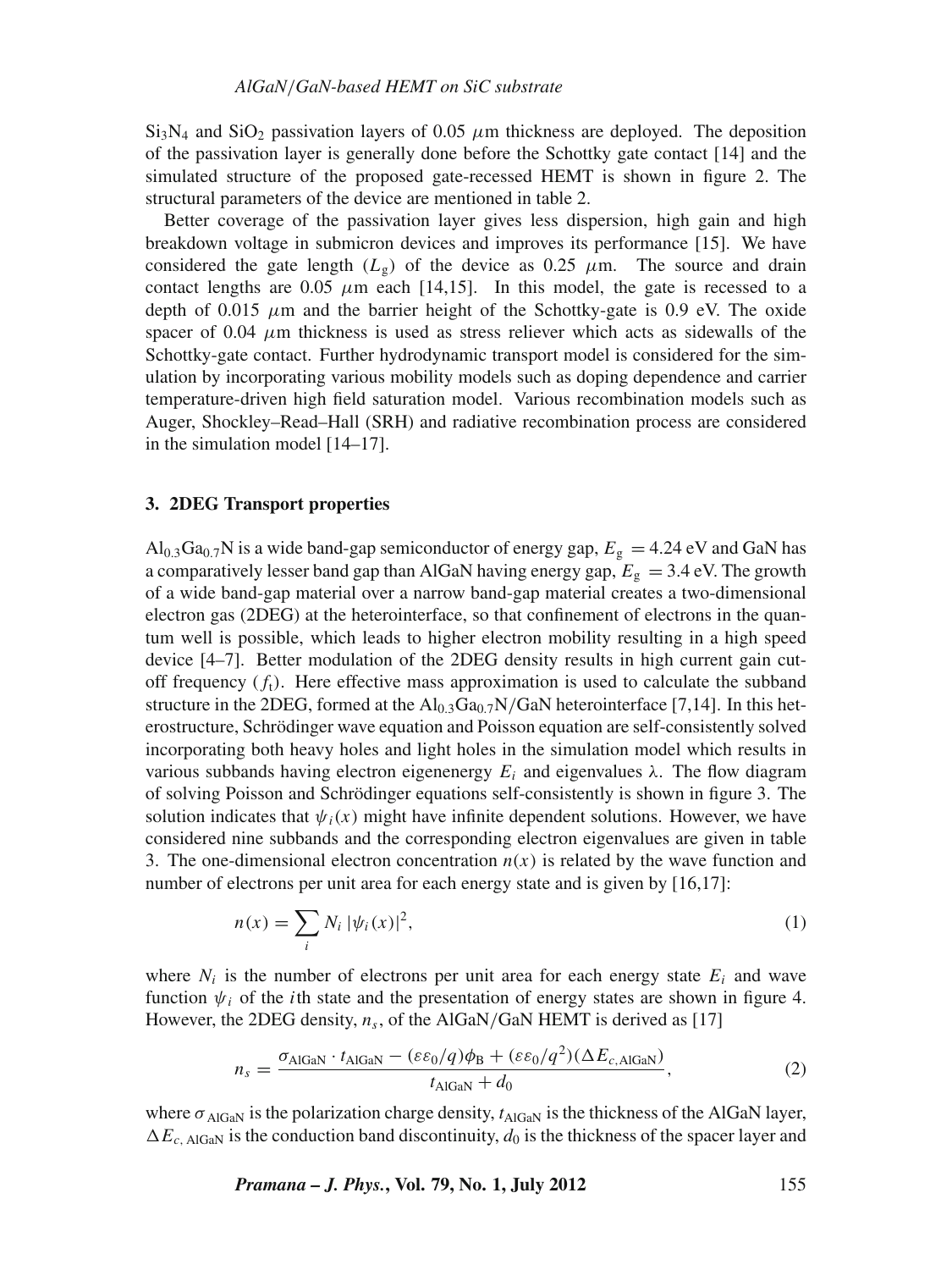

**Figure 3.** Flow chart showing the self-consistent solution of Poisson and Schrödinger equations in the  $Al<sub>0.3</sub>Ga<sub>0.7</sub>N/GaN HEMT structure.$ 

all other terms have the usual meaning. The electron concentration in terms of subbands in the 2DEG is shown in figure 4 and it is realized that the 2DEG is formed at a distance of 450 Å from the surface of the heterostructure.

|  | <b>Table 3.</b> Eigenvalues of various subbands. |  |  |
|--|--------------------------------------------------|--|--|
|--|--------------------------------------------------|--|--|

| Eigenvalues           | Energy $(eV)$     |
|-----------------------|-------------------|
| Electron eigenvalue 1 | $-1.719900e - 01$ |
| Electron eigenvalue 2 | $-1.214861e - 02$ |
| Electron eigenvalue 3 | $4.209814e - 02$  |
| Electron eigenvalue 4 | $6.876351e - 02$  |
| Electron eigenvalue 5 | 8.545898e-02      |
| Electron eigenvalue 6 | $9.743659e - 02$  |
| Electron eigenvalue 6 | $1.069035e - 01$  |
| Electron eigenvalue 8 | $1.148511e - 01$  |
| Electron eigenvalue 9 | $1.213420e - 01$  |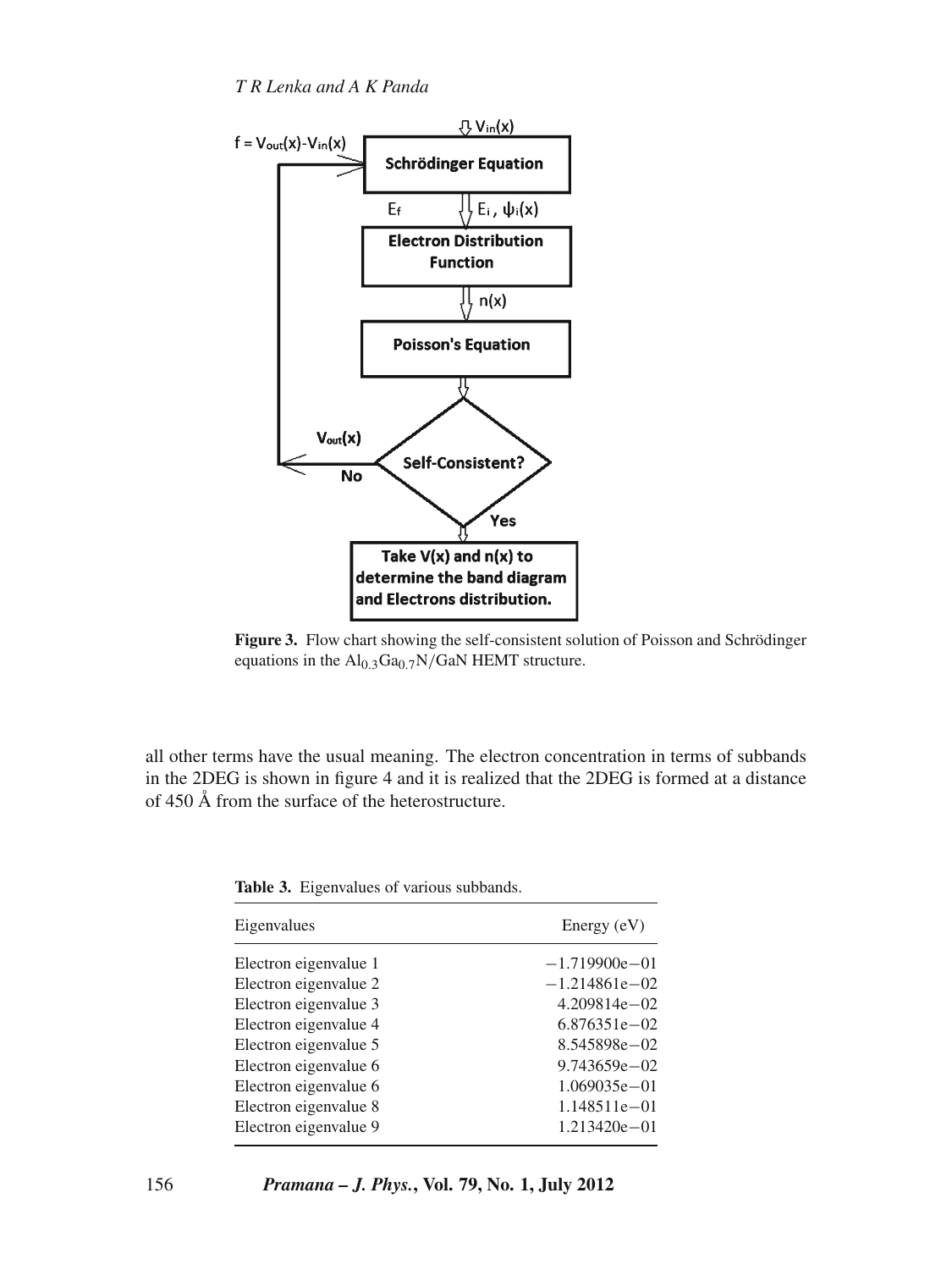

**Figure 4.** Formation of 2DEG with subbands for different electron eigenvalues.

# **4. Results and discussion**

### 4.1 *DC Characteristics*

Different insulating passivation layers such as  $Si<sub>3</sub>N<sub>4</sub>$  and  $SiO<sub>2</sub>$  of 0.05  $\mu$ m thickness have been deployed for the performance evaluation of the proposed heterostructure device. The DC characteristics of the device is measured from TCAD and the conditions of the *I* –*V* characteristics measurement are  $-5$  V <  $V_{gs}$  < 0.8 V and 0 V <  $V_{ds}$  < 1 V, where  $V_{gs}$  is the gate voltage and  $V_{ds}$  is the source–drain voltage. It is seen in figure 5, that the maximum drain current of the proposed HEMT is measured to be 290.2 mA/mm



**Figure 5.** Gate characteristics for  $Si<sub>3</sub>N<sub>4</sub>$  and  $SiO<sub>2</sub>$  passivation layers.

*Pramana – J. Phys.***, Vol. 79, No. 1, July 2012** 157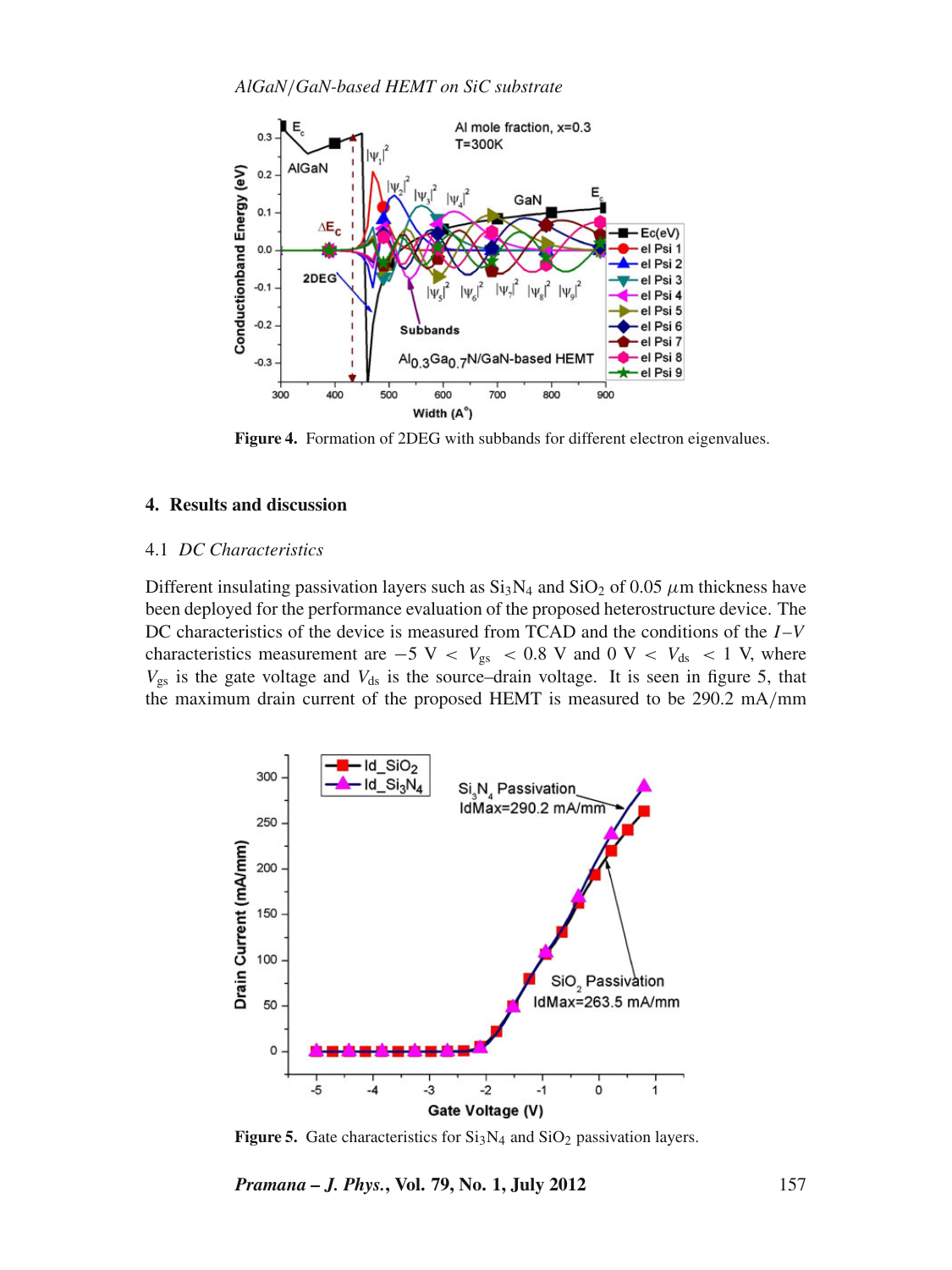#### *T R Lenka and A K Panda*

and 263.5 mA/mm for  $Si<sub>3</sub>N<sub>4</sub>$  passivation and  $SiO<sub>2</sub>$  passivation layer respectively. The pinch-off voltage of the device is almost  $-2$  V as shown in the gate characteristics.

Moreover, it can be seen from the drain characteristics (shown in figure 6), that the drain current of the SiC-based GaN HEMT device does not decrease as the drain–source voltage increases. The device is simulated by varying the drain voltage from 0 V to 5 V for gate voltages from  $-0.8$  V to 0.8 V. The maximum saturation drain current of the HEMT device are measured to be 600 mA/mm and 550 mA/mm for  $Si<sub>3</sub>N<sub>4</sub>$  passivation layer and  $SiO<sub>2</sub>$  passivation layer respectively. This improvement in drain current is due to the fact that the SiC substrate exhibits better thermal conduction performance when  $Si_3N_4$ passivation layer is used, which leads to small thermal resistance and improved overall performance of the device. Furthermore, the rise in current is due to an increase in positive charge at the  $Si<sub>3</sub>N<sub>4</sub>/GaN$  interface, resulting in a higher sheet carrier concentration in the channel [10].

#### 4.2 *Microwa*v*e characteristics*

The microwave characteristics are discussed with the help of two-port network analysis [17,18]. Using the same biasing and sweeping scheme as that of DC, the small-signal characteristics are analysed for various frequencies. A mixed-mode environment is created for the AC simulation instead of simulating an isolated HEMT. That is, HEMT is embedded into an external circuit forming a two-port network, as shown in figure 7. Here the voltage sources are attached to the gate (port 1) and drain (port 2) terminals. All other terminals are grounded. The small-signal output file contains the admittance (*A*) and capacitance (*C*) matrices [17], which are equivalent to the *Y*-matrix as  $Y = A + j\omega C$ . The rows and columns of the matrices are given by the nodes in the small-signal analysis. *Y* -matrix obtained now can be converted to any other matrix such as *S*, *Z* or *h*-matrix as per suitability and the microwave parameters such as transconductance  $(g_m)$ , cut-off frequency  $(f_t)$ , maximum frequency of oscillation  $(f_{\text{max}})$ , maximum available/stable gain



**Figure 6.** Drain characteristics for  $Si<sub>3</sub>N<sub>4</sub>$  and  $SiO<sub>2</sub>$  passivation layers.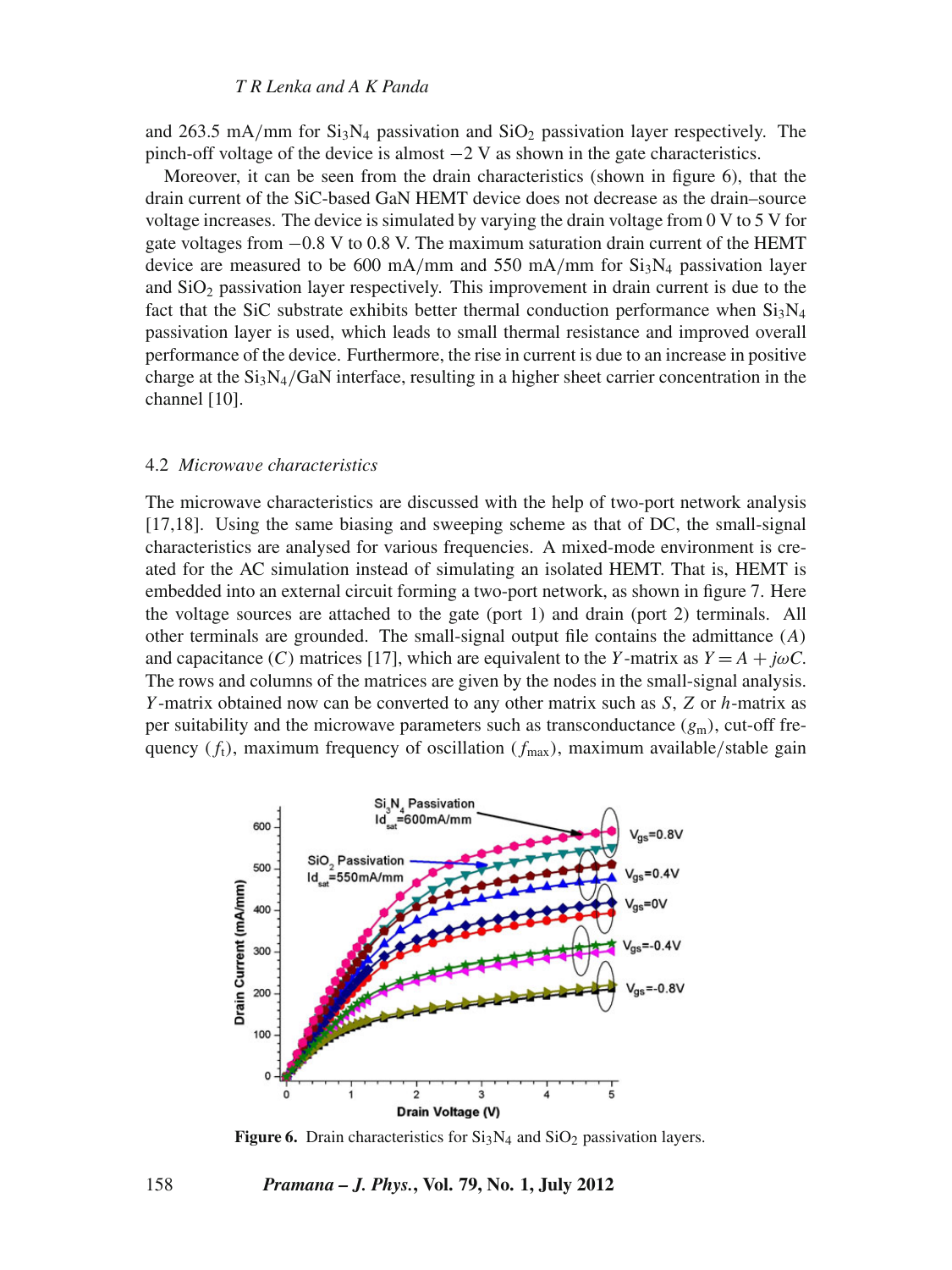

**Figure 7.** HEMT in two-port network.

(MAG/MSG), Rollett stability factor (*K*), Masons unilateral gain (MUG) and current gain  $(h_{21})$  as a function of frequency are obtained as follows [17,18]:

The transconductance characterizes the current carrying capability of the device. Here the extrinsic transconductance of the proposed device is measured by varying the gate voltage ( $V_{gs}$ ) from −1 V to 0.5 V when the drain–source voltage ( $V_{ds}$ ) = 1 V. As seen in figure 8, the  $Si_3N_4$ -passivated device exhibits a maximum transconductance  $(g_m)$  of 131.7 mS/mm at the gate voltage of  $-0.354$  V and SiO<sub>2</sub>-passivated device exhibits a maximum transconductance of 114.6 mS/mm at the gate voltage of −0.4 V. It is realized that for better performance of the device,  $Si<sub>3</sub>N<sub>4</sub>$  passivation layer is used because of its higher transconductance.

The maximum current gain cut-off frequency  $(f_t)$  and the maximum power gain cut-off frequency  $(f_{\text{max}})$  are plotted in figures 9 and 10, as a function of bias for three different extraction methods such as unit-gain-point ( $|h_{21}| = 1$ ), extract-at-dB Point (10 dB) and extract-at-frequency (10 GHz) of the two-port network set-up [17]. The maximum current gain cut-off frequencies  $(f_t)$  are 27.1 GHz and 23.97 GHz in unit-gain-point method at a gate voltage of  $-0.4$  V for  $Si<sub>3</sub>N<sub>4</sub>$  and  $SiO<sub>2</sub>$  passivation layers respectively. Similarly, the maximum power gain cut-off frequencies  $(f_{\text{max}})$  are 41 GHz and 38.5 GHz in unitgain-point method at a gate voltage of  $-0.1$  V for Si<sub>3</sub>N<sub>4</sub> and SiO<sub>2</sub> passivation layers



**Figure 8.** Extrinsic transconductance for  $Si<sub>3</sub>N<sub>4</sub>$  and  $SiO<sub>2</sub>$  passivation layers.

*Pramana – J. Phys.***, Vol. 79, No. 1, July 2012** 159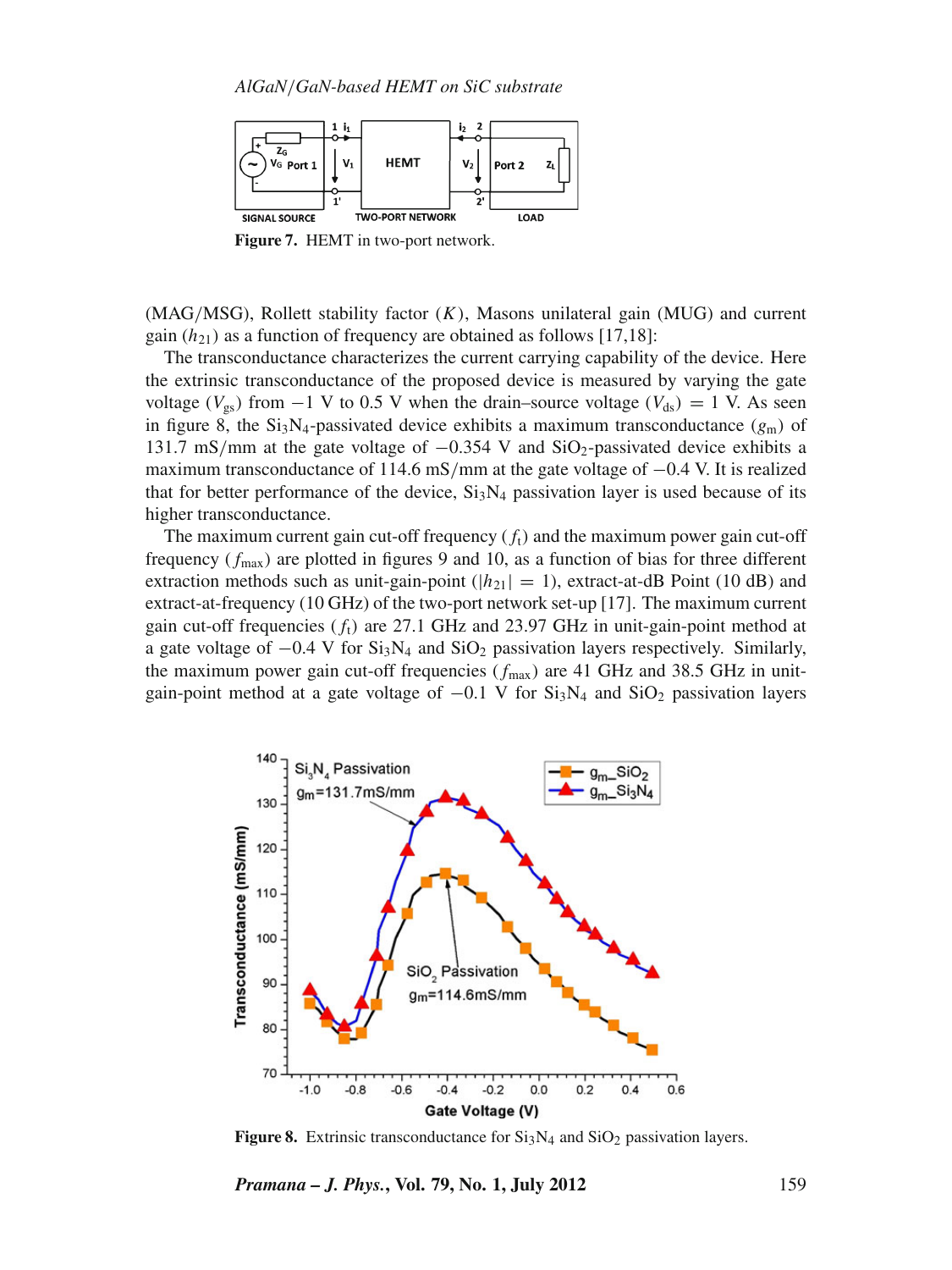

**Figure 9.** Maximum frequency of oscillation  $(f_{\text{max}})$  and cut-off frequency  $(f_t)$  for Si<sub>3</sub>N<sub>4</sub> passivation.

respectively. From these two results we can make out that better performance is achieved by using in  $Si<sub>3</sub>N<sub>4</sub>$  passivation layer (shown in figure 10).

Figure 11 shows the frequency dependence of maximum available/stable gain  $(MAG/MSG)$  [18] for  $Si<sub>3</sub>N<sub>4</sub>$  and  $SiO<sub>2</sub>$  passivation layers. From both the gain factors, it is realized that  $Si<sub>3</sub>N<sub>4</sub>$  passivation layer gives better performance than the  $SiO<sub>2</sub>$  passivation layer with the variation of frequency from 100 MHz to 1 THz. According to the standard criterion of stability, i.e., when Rollett stability,  $K > 1$ , the HEMT is stable unconditionally and it indicates conjugate matching between output and input loads, and when



**Figure 10.** Maximum frequency of oscillation  $(f_{\text{max}})$  and cut-off frequency  $(f_t)$  for SiO<sub>2</sub> passivation layer.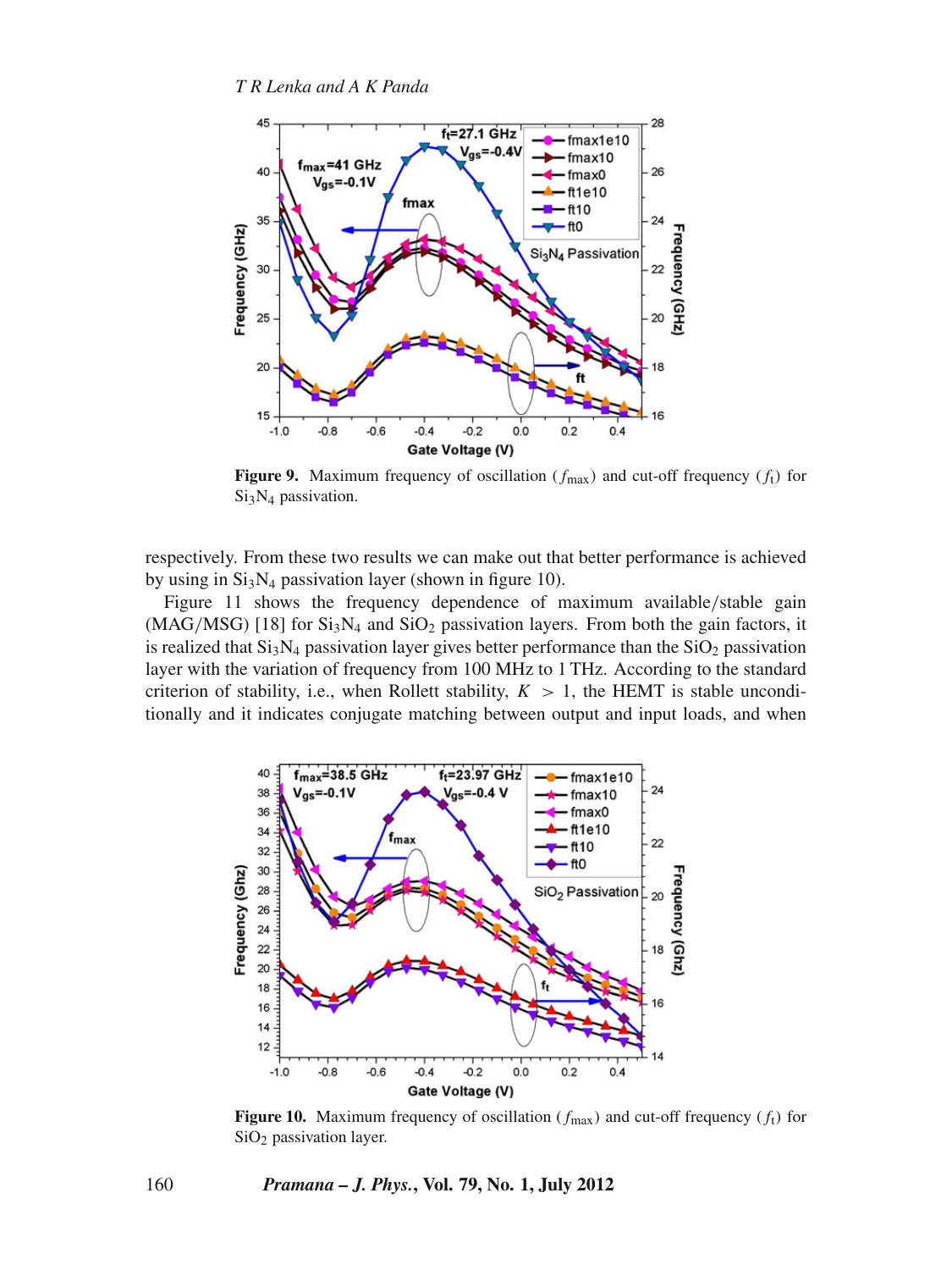

**Figure 11.** MAG/MSG for  $Si<sub>3</sub>N<sub>4</sub>$  and  $SiO<sub>2</sub>$  passivation layers showing the stability.

 $K < 1$ , the circuit is conditionally stable [18]. From figure 11, it is clear that the HEMT, passivated with  $Si_3N_4$  layer is stable unconditionally with the variation of frequency, i.e. in high frequency and when the HEMT is passivated with  $SiO<sub>2</sub>$  layer, it is conditionally stable in microwave frequency range because  $K < 1$ . The maximum stable gains for both passivated layer devices are maximum around 52 dB at 100 MHz and the unit gain  $(MSG = 1)$  is achieved at a frequency of 400 GHz as shown in figure 11.



**Figure 12.** MUG for  $Si<sub>3</sub>N<sub>4</sub>$  and  $SiO<sub>2</sub>$  passivation layers showing unit power gain cut-off frequency.

*Pramana – J. Phys.***, Vol. 79, No. 1, July 2012** 161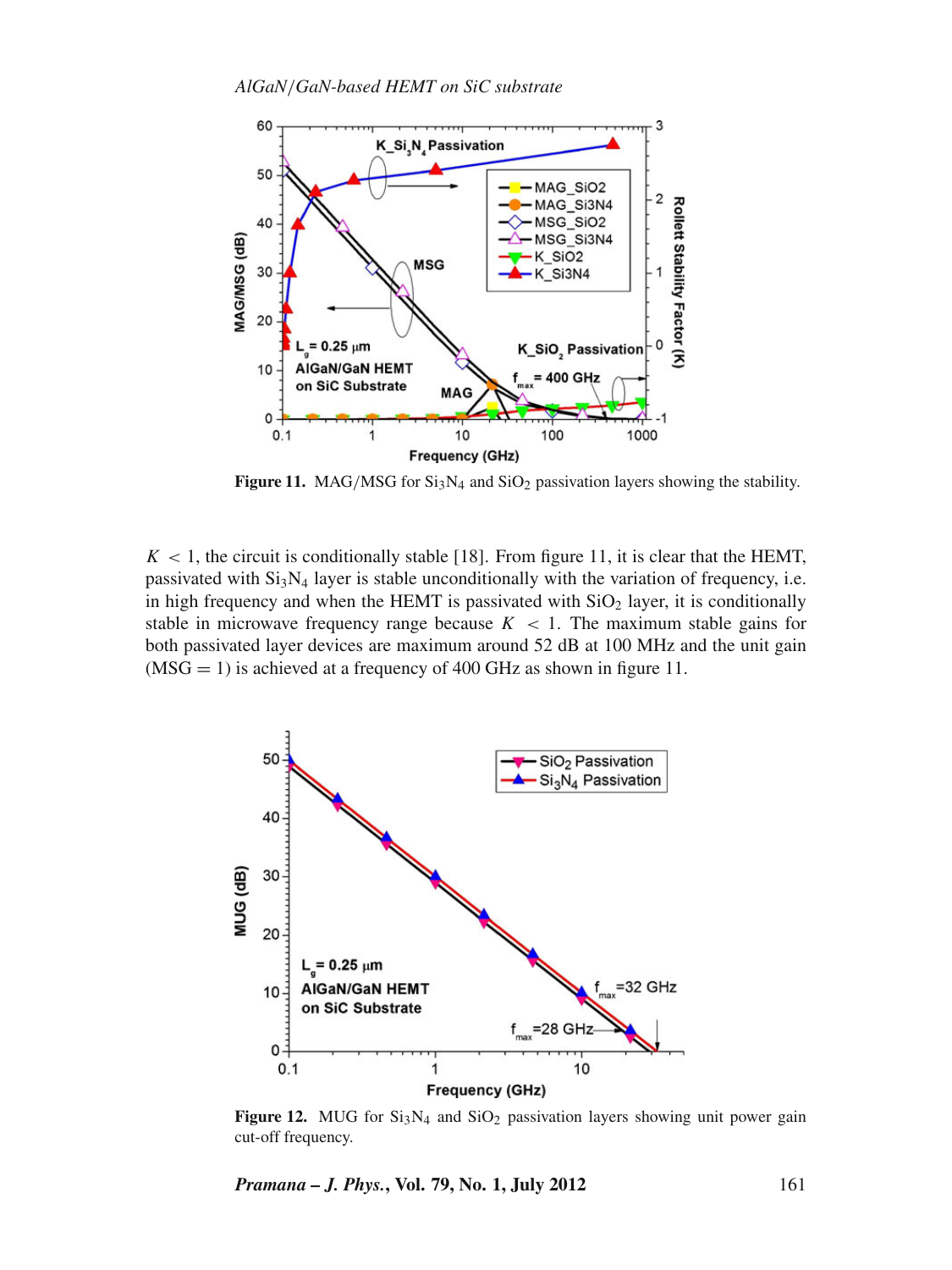

**Figure 13.** *Abs*  $|h_{21}|$  for  $Si_3N_4$  and  $SiO_2$  passivation layers showing unit current gain cut-off frequency.

Similarly, the unit power gain (MUG = 1) cut-off frequency ( $f_{\text{max}}$ ) is plotted in figure 12 from a family of Mason's unilateral gain (MUG) curves for both passivated devices. The maximum frequencies of oscillation are measured to be 32 GHz and 28 GHz for  $Si<sub>3</sub>N<sub>4</sub>$  and  $SiO<sub>2</sub>$  passivation layer devices. Furthermore, the absolute  $|h<sub>21</sub>|$  current gains as a function of frequency up to 1 THz are plotted in figure 13 for  $Si<sub>3</sub>N<sub>4</sub>$  and  $SiO<sub>2</sub>$  passivation layer devices. The unit-current gain cut-off frequencies are measured to be 140 GHz and 75 GHz by extrapolating 20 dB/decade for  $Si<sub>3</sub>N<sub>4</sub>$  and  $SiO<sub>2</sub>$  passivation layer devices respectively. The comparative performance evaluation of gate-recessed AlGaN/GaN-based HEMT on SiC substrate using different passivation layers are given

| Factors                                               | $Si3N4$ Passivation                               | $SiO2$ Passivation    |
|-------------------------------------------------------|---------------------------------------------------|-----------------------|
| Drain current from gate characteristics $(I_{d max})$ | $290.2 \text{ mA/mm}$                             | $263.5$ mA/mm         |
| Saturated drain current from                          | $600 \text{ mA/mm}$                               | $550 \text{ mA/mm}$   |
| drain characteristics $(I_{d, sat})$                  |                                                   |                       |
| Transconductance parameter $(g_m)$                    | $131.7 \text{ mS/mm}$                             | $114.6 \text{ mS/mm}$ |
| Cut-off frequency $(f_t)$                             | 27.1 GHz                                          | 23.97 GHz             |
| Maximum frequency of oscillation ( $f_{\text{max}}$ ) | $41$ GHz                                          | 38.5 GHz              |
| Unit power gain cut-off frequency                     | 32 GHz                                            | 28 GHz                |
| $(f_{\text{max}})$ from MUG curves                    |                                                   |                       |
| Unit current gain cut-off frequency                   | 140 GHz                                           | 75 GHz                |
| $(f_t)$ from $ h_{21} $ curves                        |                                                   |                       |
| Stability                                             | Unconditionally $(K > 1)$ Conditionally $(K < 1)$ |                       |

**Table 4.** Comparative performance parameters of GaN-based HEMT using different passivation layers.